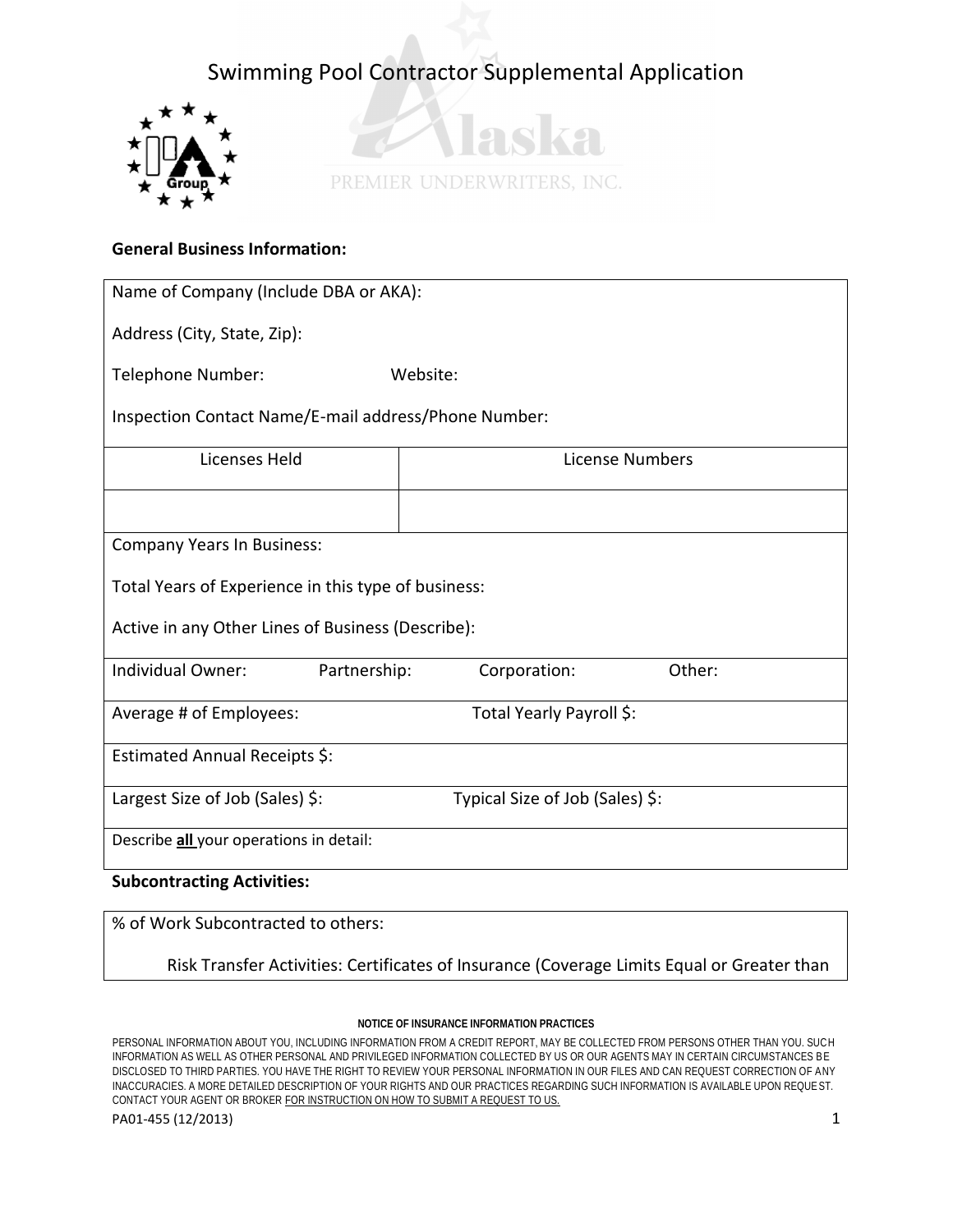

 $\mathcal{L}$ PREMIER UNDERWRITERS, INC.

 $\Omega$ 

s/Additional Applicant Status):

Written Contracts with all Subcontractors that Includes a Hold Harmless agreement in applicant's Favor:

Activities Subcontracted:

% of Activities Working as a Subcontractor for Others (Describe Work Activity):

### **Type of Customers (Percentage of Each):**

| Residential                                                                            | Commercial | Industrial             |  |  |
|----------------------------------------------------------------------------------------|------------|------------------------|--|--|
| Institutional(Schools, Hospitals):                                                     |            | Municipal/Governmental |  |  |
| Has the type of Business Activity Changed In the Last 3 years (Retail Store Exposure): |            |                        |  |  |

### **Swimming Pool Contracting Activities:**

| % Installation                                                                                                                                                                                                                                                           | % Clean/Service | % Repair |  |  |
|--------------------------------------------------------------------------------------------------------------------------------------------------------------------------------------------------------------------------------------------------------------------------|-----------------|----------|--|--|
| Does the insured comply with the Association of Pool & Spa Professionals (APSP's)<br>recommended construction standards for residential and (if applicable) commercial<br>construction of in-ground pools (depth markers, ladder placement, fencing requirements, etc.)? |                 |          |  |  |
| What type or types of in-ground pools does the applicant specialize in - vinyl-lined,<br>concrete/gunite or fiberglass?                                                                                                                                                  |                 |          |  |  |
| Does the applicant offer any guarantees or warranties on its services?                                                                                                                                                                                                   |                 |          |  |  |

#### **NOTICE OF INSURANCE INFORMATION PRACTICES**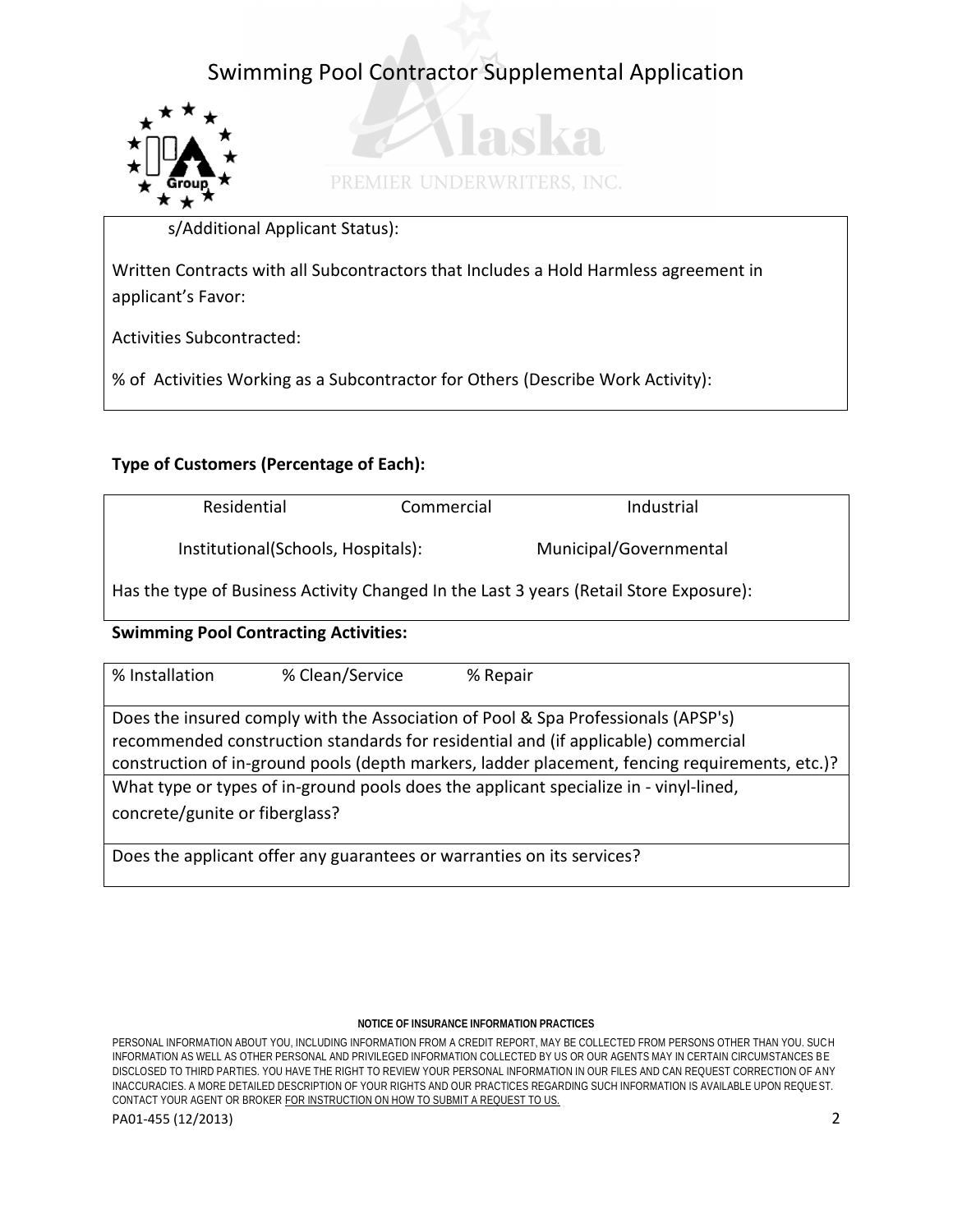

# PREMIER UNDERWRITERS, INC.

adka

If the applicant installs new in-ground pools at commercial or public venues, are they compliant with all safety requirements as specified in the federal Virginia Graehme Baker Pool and Spa Safety Act?

How much training do the applicant's technicians have with regard to the installation of common aftermarket safety devices, especially anti-entrapment safety drain covers and safety vacuum release systems (SVRSs)?

Does the insured install a hydrostatic valve at the deepest part of any in-ground pools

Does the applicant offer pool support services (opening/closing, winterizing)?

Does the insured keep records of all its customers and call to remind them when it is time for routine maintenance services to be performed on essential system parts and pool equipment?

What is the average number of daily and weekly installation and/or service calls made by the applicant?

Does the applicant sell only EPA-registered pool chemicals? How and where does the applicant store pool chemicals?

### **Other Activities**:

% Sales of Swimming Pool Equipment (inflatable toys (e.g., rafts, beach balls, hoops/rings, children's arm band "floaties," etc.):

Is the applicant an authorized distributor of any brand-name pools?

Does the applicant have any working aboveground or in-ground pools on display? **Equipment:** 

Do you rent, lease or borrow equipment from others?

#### **NOTICE OF INSURANCE INFORMATION PRACTICES**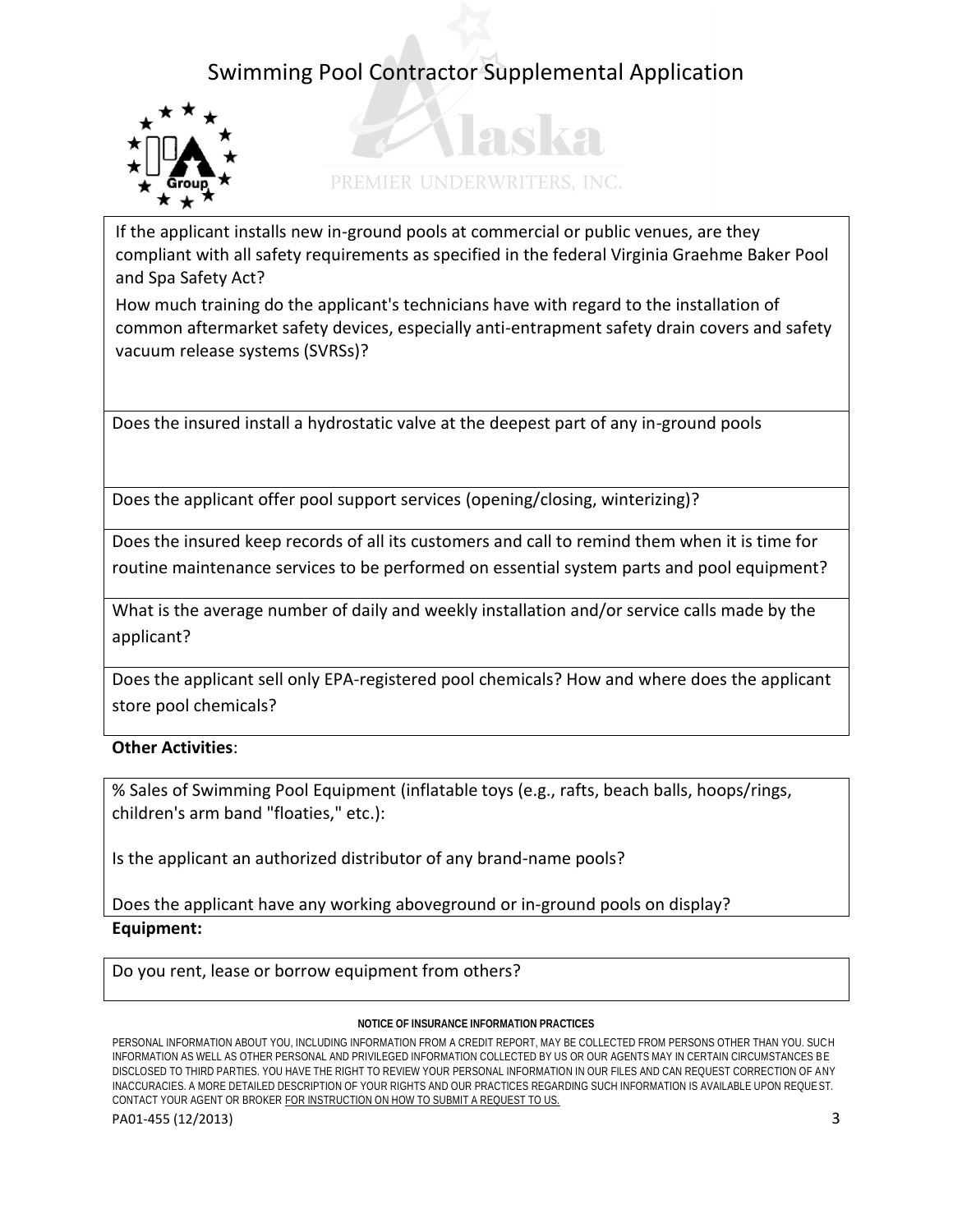

28 KA PREMIER UNDERWRITERS, INC.

With Operators?

Type of equipment rented/leased:

Do you lease, rent or loan out equipment to others?

With Operators?

Equipment maintenance program in place?

### **Current Job Sites:**

| Job Name              | Job Description | Job Cost \$ |
|-----------------------|-----------------|-------------|
|                       |                 |             |
|                       |                 |             |
|                       |                 |             |
| Radius of Operations: |                 |             |
| Out of State Work %:  |                 |             |

### **Three Year Loss Information:**

| Date | Description of Loss | Amount Paid/Incurred |
|------|---------------------|----------------------|
|      |                     |                      |
|      |                     |                      |
|      |                     |                      |
|      |                     |                      |

#### **NOTICE OF INSURANCE INFORMATION PRACTICES**